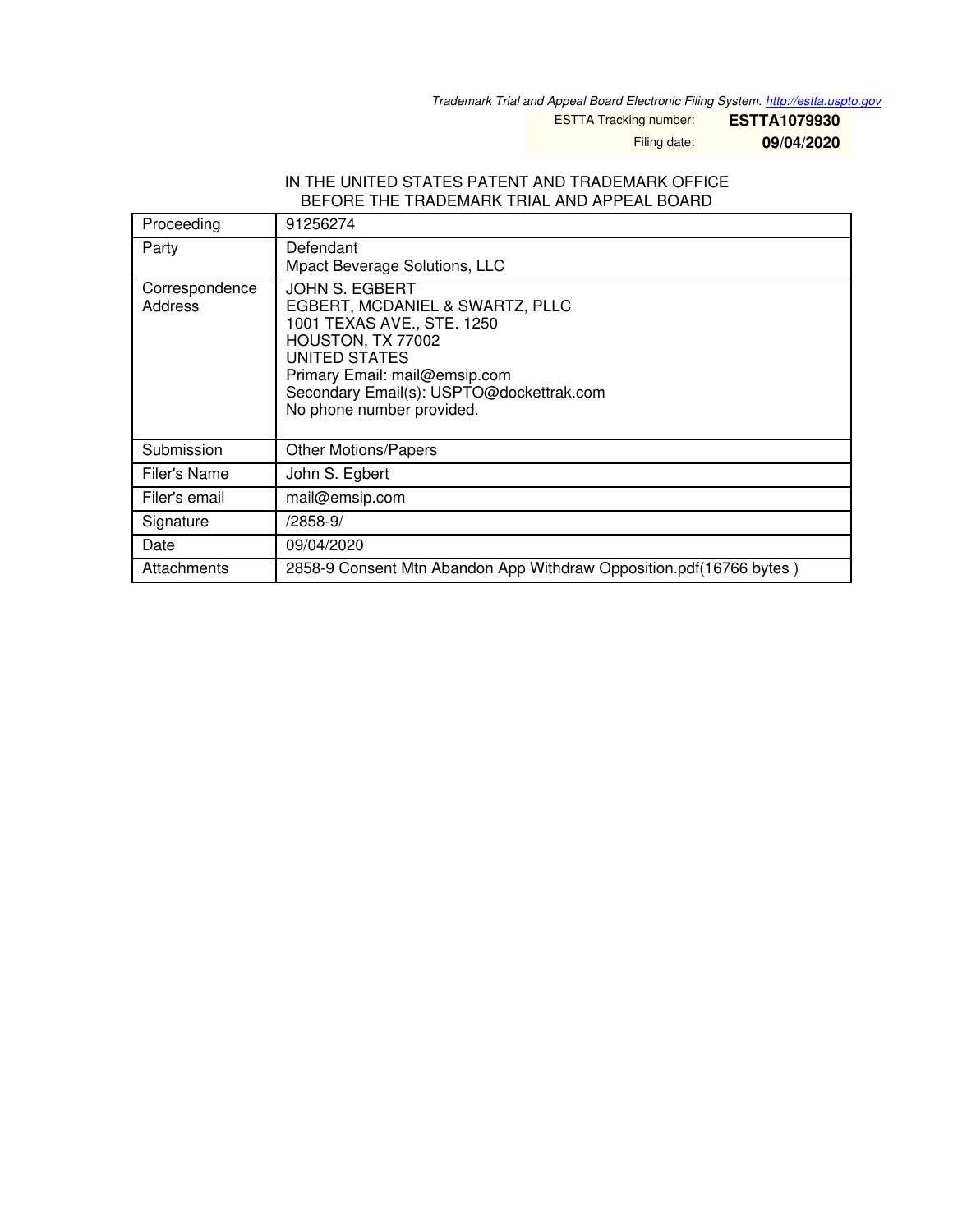## **IN THE UNITED STATES PATENT AND TRADEMARK OFFICE BEFORE THE TRADEMARK TRIAL AND APPEAL BOARD**

In the Matter of Application Serial No. 88/615,046 Published in the Official Gazette on February 11, 2020

| Heaven Hill Distilleries, Inc., |   |
|---------------------------------|---|
|                                 | ş |
| Opposer,                        | ş |
|                                 | ş |
| V.                              |   |
|                                 | ş |
| Mpact Beverage Solutions, LLC,  | 8 |
|                                 | ş |
| Applicant.                      |   |

Opposition No. 91256274

## **CONSENT MOTION TO EXPRESSLY ABANDON APPLICATION WITHOUT PREJUDICE AND DISMISS OPPOSITION WITHOUT PREJUDICE**

 Pursuant to 37 CFR § 2.68 and TBMP § 218, Applicant Mpact Beverage Solutions, LLC, through its attorneys, hereby respectfully moves to expressly abandon U.S. Application Serial No. 88/615,046 without prejudice.

 Upon the Board's acceptance of the express abandonment set forth above, pursuant to TBMP § 605.03(a), Opposer Heaven Hill Distilleries, Inc., through its attorneys, hereby respectfully moves to withdraw this opposition proceeding without prejudice.

 This motion is being filed in accordance with the settlement agreement between the parties, and both parties consent to the filing of this motion.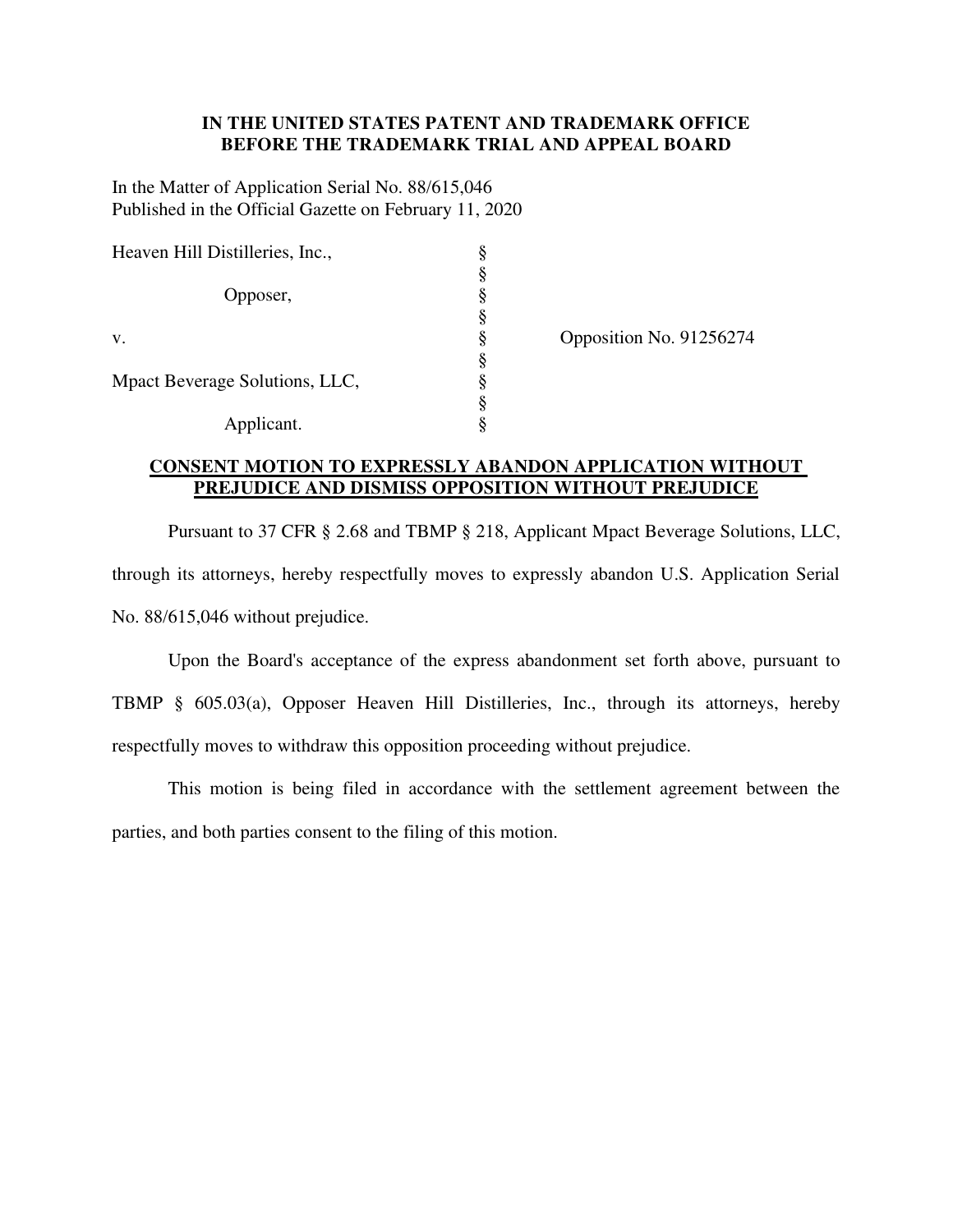Respectfully submitted,

/Matthew A. Williams/ / /John S. Egbert/<br>ATTHEW A. WILLIAMS / John S. Egbert MATTHEW A. WILLIAMS

WYATT, TARRANT & COMBS, LLP Egbert, McDaniel & Swartz, PLLC 400 WEST MARKET ST. SUITE 2000 1001 Texas, Suite 1250 LOUISVILLE, KY 40202 Houston, Texas 77002 502.589.5235 (713) 224-8080

 Reg. No. 30,627 Michael F. Swartz Kevin S. Wilson

ATTORNEYS FOR OPPOSER ATTORNEYS FOR APPLICANT Heaven Hill Distilleries, Inc. Mpact Beverage Solutions, LLC